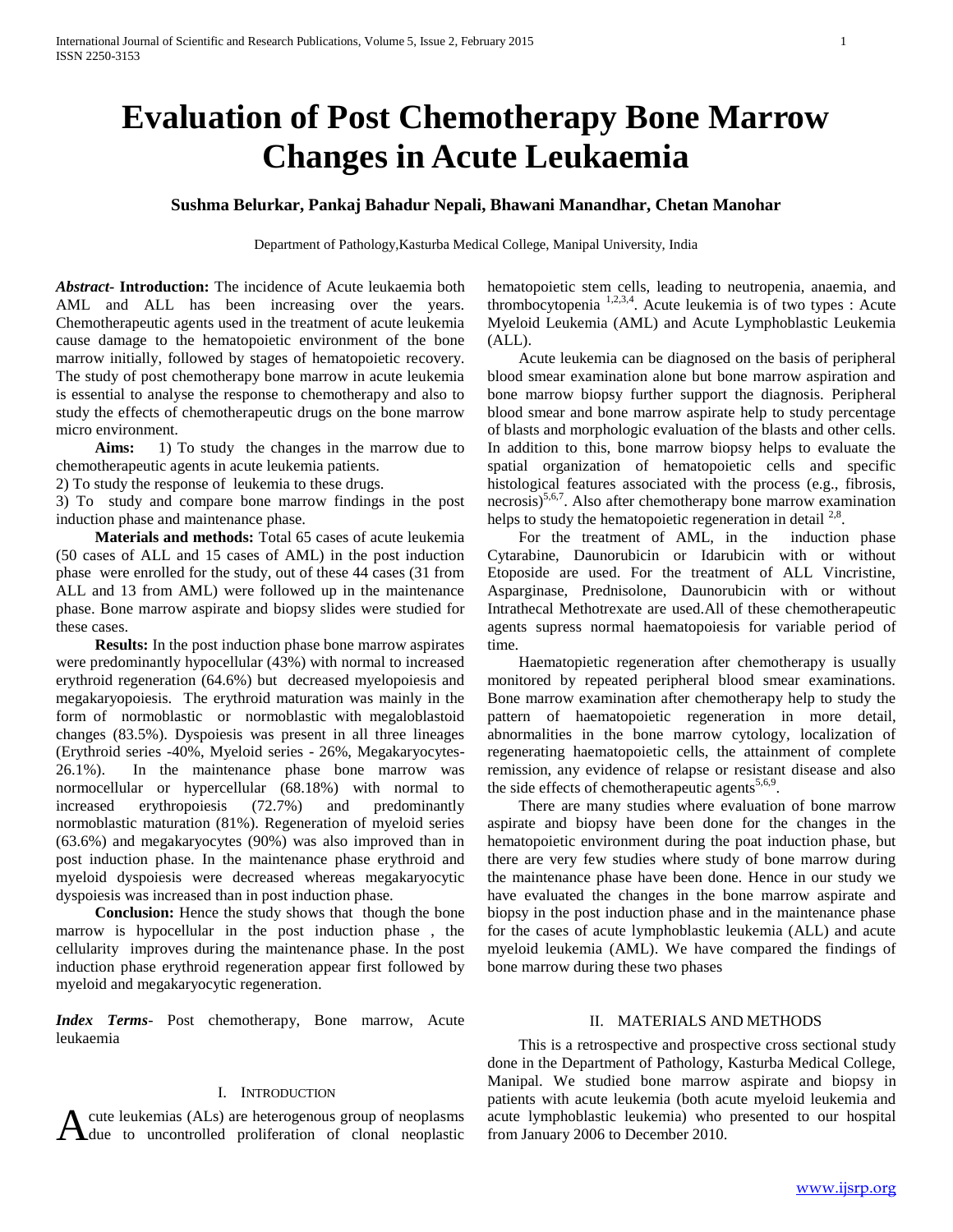#### Inclusion criteria :

 Cases of acute leukemia ( ALL or AML) for whom bone marrow aspirate alone or bone marrow aspirate and biopsy both were done for the diagnosis and in the post induction phase. Exclusion criteria :

 1) Cases of acute leukemia (ALL or AML) which were diagnosed only by the study of peripheral blood smear alone and study of bone marrow was not done for the diagnosis.

 2) Cases for whom bone marrow study was not done in the post induction phase.

 3) Cases of acute leukemia (ALL or AML) diagnosed in some other centre but who received chemotherapy in our hospital.

 4) Cases of acute leukemia (ALL or AML) diagnosed in our centre but referred to other centres for treatment.

 Our patients received the following chemotherapy regimen in the Induction phase :

#### **A) Patients with ALL were assigned to Protocol MCP-841 :** Induction therapy :

Daunorubicin (DNR) IV on days 8, 15, and 29;

Vincristine (VCR) IV on days 1, 8, 15, 22, and 29;

 L-Asparaginase (ASP) intramuscularly (IM) every other day on days 2-20;

Oral prednisone (PRED) on days 1-28;

Methotrexate (MTX) intrathecally (IT) on days 1,8,15,and

22.

## **B) Patients with AML were assigned to Cytarabine + Idarubicin (7+3 regimen)**

Induction therapy :

 Cytarabine (Ara-C) 100 mg/m2/d iv day 1 -7 Idarubicin 12 mg/m2/d iv day 1- 3

 We enrolled 65 cases of acute leukemia (50-ALL, 15AML) for the study. Bone marrow aspiration was done for all the cases, bone marrow biopsy was done for 38 cases (32 from ALL and 6 from AML). Bone marrow study was done in the fourth week of induction chemotherapy for ALL cases and in the second week of induction chemotherapy for AML cases.

 We studied repeat bone marrow aspiration during maintenance phase for 45 cases (31 from ALL and 13) from AML. Both ALL and AML were found to be more common in males (64% in ALL and 66.7% in AML) which may be just a coincidence. The ALL cases were between the age of 1-39 years (mean 20years) and the AML cases were between the ages of 10- 57 years ( mean 33.5 years).

 All the bone marrow aspirate slides were stained with Leishmain stain after necessary procedures. All the bone marrow biopsy slides were processed and stained with Haematoxyllin and Eosin.

#### III. RESULTS

#### **NUMBER OF CASES ENROLLED IN THE STUDY**

| <b>PHASE</b>        | <b>STUDY</b>                 | ALL                | AML               |
|---------------------|------------------------------|--------------------|-------------------|
| POST INDUCTION (65) | <b>MARROW</b><br><b>BONE</b> | 50                 | 15                |
| cases)              | <b>ASPIRATE</b>              |                    |                   |
|                     | <b>BONE MARROW BIOPSY</b>    | 32 OUT OF 50 cases | 6 OUT OF 15 cases |
| MAINTENANCE<br>(44) | <b>MARROW</b><br><b>BONE</b> |                    | 13                |
| cases)              | <b>ASPIRATE</b>              |                    |                   |
|                     | <b>BONE MARROW BIOPSY</b>    | 11 OUT OF 31 cases | 2 OUT OF 13 cases |

#### **BONE MARROW CELLULARITY IN POST INDUCTION PHASE AND MAINTENANCE PHASE**

| <b>PHASE</b>     | <b>TYPE OF LEUKEMIA</b> | <b>CELLULARITY</b> |                     |                      |                |  |
|------------------|-------------------------|--------------------|---------------------|----------------------|----------------|--|
|                  |                         | <b>NORMAL</b>      | <b>HYPOCELLULAR</b> | <b>HYPERCELLULAR</b> | <b>DRY TAP</b> |  |
| <b>POST</b>      | ALL (50 cases)          | $15(30\%)$         | 23(46%)             | $5(10\%)$            | 7(14%)         |  |
| <b>INDUCTION</b> | $AML$ (15 cases)        | $2(13.3\%)$        | $5(33.3\%)$         | 3(20%)               | 5(33.3%)       |  |
|                  | <b>TOTAL</b> (65 cases) | 17(26%)            | 28(43%)             | $8(12.3\%)$          | $12(18.46\%)$  |  |
| MAINTENANCE      | ALL(31 cases)           | $18(58.1\%)$       | 9(29%)              | $3(9.7\%)$           | $1(3.2\%)$     |  |
|                  | AML (13 cases)          | $3(23.1\%)$        | $2(15.4\%)$         | $6(46.2\%)$          | $2(15.4\%)$    |  |
|                  | <b>TOTAL</b> (44 cases) | 21(47.7%)          | 11(25%)             | $9(20.4\%)$          | $3(6.8\%)$     |  |

#### **INDIVIDUAL CELL LINEAGE IN POST INDUCTION PHASE AND MAINTENANCE PHASE**

| <b>PHASE</b>     | OF<br><b>TYPE</b>    | <b>SERIES</b>    | <b>CELL COUNT</b> | <b>DYSPOIESIS</b> |                  |                |
|------------------|----------------------|------------------|-------------------|-------------------|------------------|----------------|
|                  | <b>LEUKEMIA</b>      |                  | <b>NORMAL</b>     | <b>DECREASED</b>  | <b>INCREASED</b> | <b>PRESENT</b> |
| <b>POST</b>      | ALL                  | <b>ERYTHROID</b> | 18 (36%)          | 12(24%)           | 19 (38%)         | 23 (46%)       |
| <b>INDUCTION</b> | $(50 \text{ cases})$ | <b>MYELOID</b>   | $25(50\%$         | 25 (50%)          |                  | 14 (28%)       |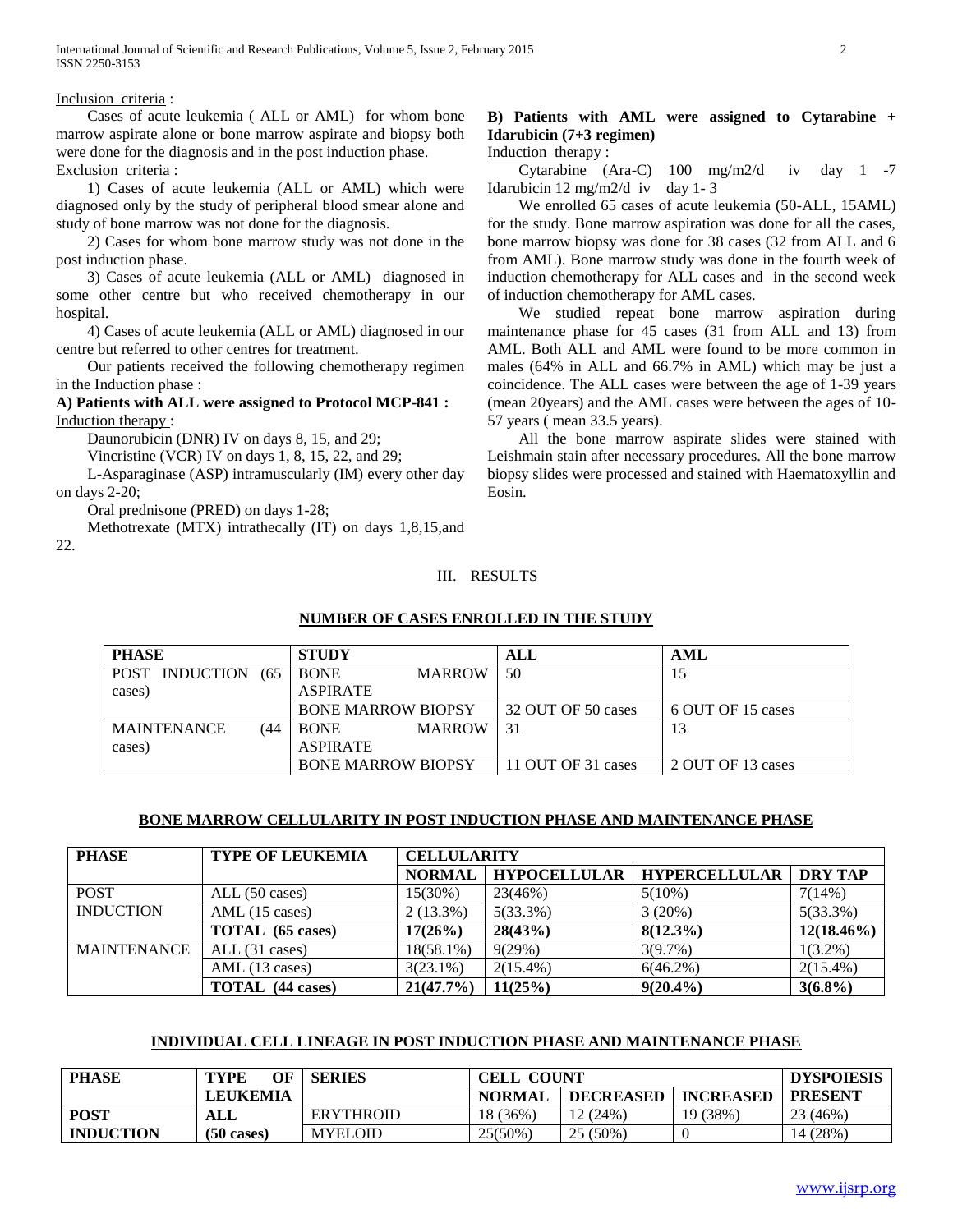International Journal of Scientific and Research Publications, Volume 5, Issue 2, February 2015 3 ISSN 2250-3153

|                    |                      | <b>MEGAKARYOCYTES</b> | 24 (48%)     | 23 (46%)     | 3(6%)        | 14 (28%)     |
|--------------------|----------------------|-----------------------|--------------|--------------|--------------|--------------|
|                    | AML                  | <b>ERYTHROID</b>      | 3(20%)       | 7(46.7%)     | $2(13.3\%)$  | 3(20%)       |
|                    | $(15 \text{ cases})$ | <b>MYELOID</b>        | $1(6.7\%)$   | $9(60\%)$    | 3(20%)       | 3(20%)       |
|                    |                      | <b>MEGAKARYOCYTES</b> | 3(20%)       | $10(66.7\%)$ | 0            | 3(20%)       |
|                    | <b>TOTAL</b>         | <b>ERYTHROID</b>      | 21(32.3%)    | $19(29.2\%)$ | 21(32.3%)    | 26(40%)      |
|                    |                      | <b>MYELOID</b>        | $26(40\%)$   | 34(52.3%)    | $3(4.6\%)$   | $17(26.1\%)$ |
|                    |                      | <b>MEGAKARYOCYTES</b> | 27(41.5%)    | 33(50.7%)    | $3(4.6\%)$   | 17(26.15%)   |
| <b>MAINTENANCE</b> | <b>ALL</b>           | <b>ERYTHROID</b>      | $15(48.4\%)$ | $6(19.4\%)$  | 10(32.3%)    | $5(16.1\%)$  |
|                    | (31 cases)           | <b>MYELOID</b>        | $15(48.4\%)$ | 12(38.7%)    | $4(12.9\%)$  | 3(9.7%)      |
|                    |                      | <b>MEGAKARYOCYTES</b> | $25(80.6\%)$ | $1(3.2\%)$   | $5(16.1\%)$  | 10(32.3%)    |
|                    | <b>AML</b>           | <b>ERYTHROID</b>      | $4(30.8\%)$  | 5(38.5%)     | $3(23.1\%)$  | $4(30.8\%)$  |
|                    | $(13 \text{ cases})$ | <b>MYELOID</b>        | 5(38.5%)     | $4(30.8\%)$  | $4(30.8\%)$  | $6(46.2\%)$  |
|                    |                      | <b>MEGAKARYOCYTES</b> | 8(61.5%)     | $2(15.4\%)$  | $2(15.4\%)$  | 5(38.5%)     |
|                    | <b>TOTAL</b>         | <b>ERYTHROID</b>      | 19(43.18%)   | 11(25%)      | 13(29.5%)    | $9(20.4\%)$  |
|                    |                      | <b>MYELOID</b>        | 20(45.45%)   | 16(36.36%)   | $8(18.18\%)$ | $9(20.4\%)$  |
|                    |                      | <b>MEGAKARYOCYTES</b> | 33(75%)      | $3(6.8\%)$   | $7(15.9\%)$  | 15(34%)      |

#### **Dyspoiesis in all three lineages**

 Erythroid dypoiesis was noticed in the form of nuclear budding, binucleate forms, multinucleate forms, increased mitoses and karyorrhexis

 Myeloid dyspoiesis was seen in the form of abnormal nuclear lobation and giant bands (22%).In post induction phase increased myeloid precursors were seen in 26 cases (52%) of ALL and 6 cases (40%) of AML. Whereas in the maintenance phase increased myeloid precursors were seen in 13 cases (41.9%) of ALL and 6 cases (46.2%).

 Megakaryocytic dyspoiesis in our patients was present in the form of hypolobated forms, immature forms, and micromegakaryocytes.

## **TYPE OF MATURATION OF ERYTHROID SERIES IN POST INDUCTION PHASE AND MAINTENANCE PHASE**

| <b>MATURATION</b><br><b>TYPE</b><br>OF<br>OF |           | <b>POST INDUCTION PHASE</b> |              |             | <b>MAINTENANCE PHASE</b> |              |
|----------------------------------------------|-----------|-----------------------------|--------------|-------------|--------------------------|--------------|
| <b>ERYTHROID SERIES</b>                      | ALL       | AML                         | <b>TOTAL</b> | ALL         | AML                      | <b>TOTAL</b> |
| <b>PREDOMINANT</b>                           | 42 (84%)  |                             |              | 26(83.9%)   | $10(76.9\%)$             |              |
| <b>NORMOBLASTIC</b>                          |           | 6(40%)                      | $48(73.8\%)$ |             |                          | $36(81.8\%)$ |
| <b>MATURATION</b>                            |           |                             |              |             |                          |              |
| <b>PREDOMINANT</b>                           | 3(6%)     |                             |              | $1(3.2\%)$  | $\overline{0}$           |              |
| <b>MEGALOBLASTIC</b>                         |           | $\overline{0}$              | $3(4.5\%)$   |             |                          | $1(2.7\%)$   |
| <b>MATURATION</b>                            |           |                             |              |             |                          |              |
| <b>NORMOBLASTIC</b>                          | 20 (40%)  |                             |              | 10(32.3%)   | $4(30.8\%)$              |              |
| <b>MATURATION</b><br><b>WITH</b>             |           | $1(6.7\%)$                  | $21(32.3\%)$ |             |                          | $14(31.8\%)$ |
| <b>MEGALOBLASTOID</b>                        |           |                             |              |             |                          |              |
| <b>CHANGES</b>                               |           |                             |              |             |                          |              |
| <b>MICRONORMOBLAST</b>                       | 9(18%)    |                             |              | $9(19.4\%)$ | 3(23.07%)                |              |
| <b>PRESENT</b>                               |           | $\overline{0}$              | $9(13.8\%)$  |             |                          | 12(27.27%)   |
| <b>MATURATION</b><br><b>TYPE</b><br>OF       |           |                             |              | $4(12.9\%)$ | 3(23.07%)                |              |
| <b>BE ASSESSED</b><br><b>COULD NOT</b>       | $5(10\%)$ | $9(60\%)$                   | 14(21.5)     |             |                          | $7(15.9\%)$  |

## **OTHER FINDINGS IN POST INDUCTION PHASE AND MAINTENANCE PHASE**

| <b>FINDINGS</b><br><b>BONE</b><br><b>OTHER</b><br>- IN | <b>POST INDUCTION PHASE</b> |             | <b>MAINTENANCE PHASE</b> |             |             |              |
|--------------------------------------------------------|-----------------------------|-------------|--------------------------|-------------|-------------|--------------|
| <b>MARROW ASPIRATE</b>                                 | ALL                         | AML         | <b>TOTAL</b>             | ALL         | AML         | <b>TOTAL</b> |
| <b>MULTIVACUOLATED</b><br>FAT                          | 6(12%)                      | 3(20%)      |                          | $1(3.2\%)$  |             |              |
| <b>CELLS</b>                                           |                             |             | $9(13.8\%)$              |             | $2(15.4\%)$ | $3(6.8\%)$   |
| <b>INCREASED MITOSES</b>                               | 7(14%)                      | $1(6.7\%)$  |                          | 3(9.7%)     |             |              |
|                                                        |                             |             | $8(12.3\%)$              |             | $\theta$    | $3(6.8\%)$   |
| <b>MACROPHAGES</b><br><b>INCREASE</b>                  | 7(14%)                      | 3(20%)      |                          | 10(32.3%)   |             |              |
| WITH INGESTED DEBRIS                                   |                             |             | $10(15.3\%)$             |             | 5(38.5%)    | 15(34.09%)   |
| <b>HEMOSIDERIN</b><br><b>LADEN</b>                     | 13 (26%)                    | 7(46.7%)    |                          | $5(16.1\%)$ |             |              |
| <b>MACROPHAGES</b>                                     |                             |             | 20(30.7%)                |             | $3(23.1\%)$ | $8(18.8\%)$  |
| <b>HAEMOPHAGOCYTOSIS</b>                               | 4(8%)                       | $2(13.3\%)$ |                          | 0           |             |              |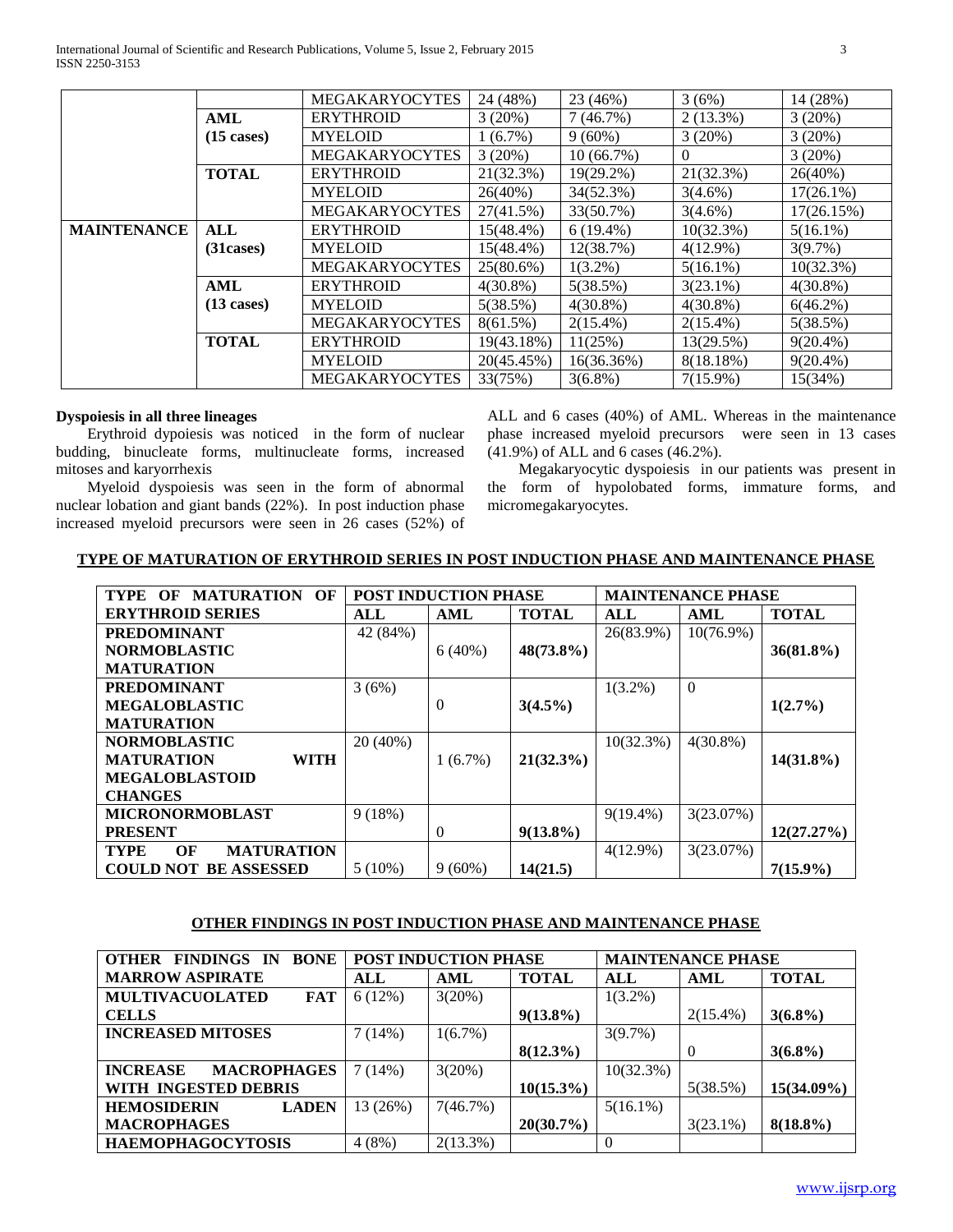|                             |         |            | $6(9.2\%)$  |                       | $0(0\%)$   |
|-----------------------------|---------|------------|-------------|-----------------------|------------|
| <b>SEA BLUE HISTIOCYTES</b> | $(2\%)$ | $1(6.7\%)$ |             |                       |            |
|                             |         |            | $2(3.07\%)$ | $\sqrt{2}$<br>7%<br>. | $1(2.2\%)$ |

### **BONE MARROW BIOPSY FINDINGS IN POST INDUCTION PHASE OF ALL AND AML**

| <b>BIOPSY FINDINGS POST INDUCTION PHASE OF</b>      | <b>NUMBER AND PERCENTAGE</b> |
|-----------------------------------------------------|------------------------------|
| <b>ACUTE LEUKEMIA 38 CASES</b>                      |                              |
| <b>STROMAL EDEMA</b>                                | $6(15.8\%)$                  |
| PARATRABECULAR CLUSTERING                           | $7(18.4\%)$                  |
| ALIP (abnormal localisation of immature precursors) | $4(10.5\%)$                  |
| MEGAKARYOCYTE CLUSTERING                            | $3(7.9\%)$                   |
| <b>BONE MARROW FIBROSIS</b>                         | $(2.6\%)$                    |

 In the maintenance phase out of 45 follow up cases bone marrow biopsy was done only in 13 cases (ALL:11, AML:2) and there was no significant finding except paratrabecular clustering of megakaryocytes which was seen in 1 case (7.7%)..

## IV. RELAPSE CASES

 In our study out of 50 cases 14 cases had relapsed during follow up, out of which 9 were ALL and 5 were AML. In ALL, relapse occurred between 82-834days (mean of 257 days) from the day of starting chemotherapy and in AML, relapse occurred between 51-242 days (mean of 154 days) from the day of treatment.

Bone marrow in Post induction phase



 A.Marked ablation of haematopoietic elements replaced by proliferating sinusoids and fibroblast(10X). B.Multivacuolated fat c cell(40X) C.Markedly hypocellular marrow(10X) D.Hypercellular marrow particle with features of regeneration(10X) E.Erythroid u hyperplasia with megaloblastoid maturation and dyspoiesis(40X) F.Megaloblastoid changes(100X) m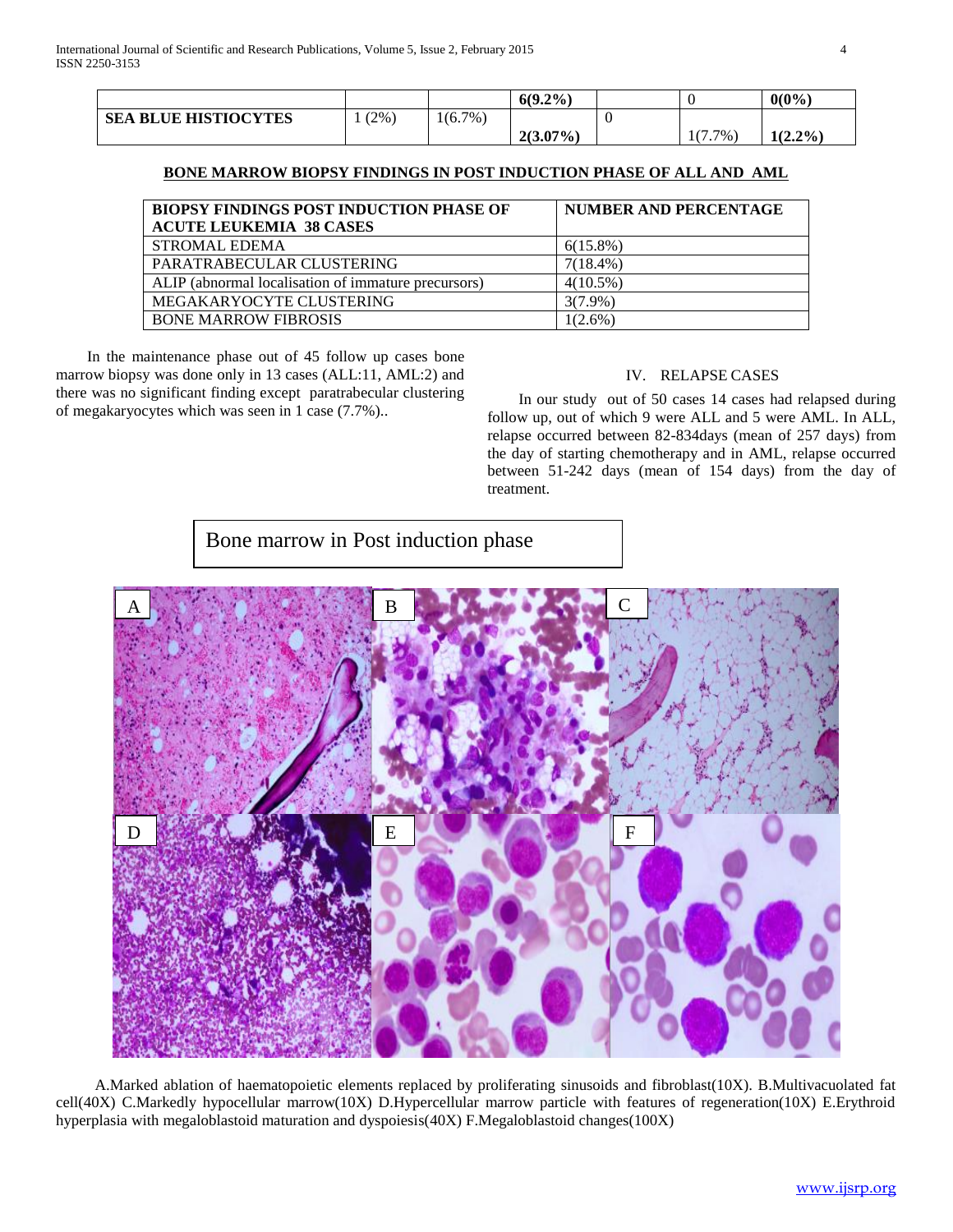

 G.Myeloid hyperplasia(20X) H.Myeloid dyspoiesis in the form of abnormal lobation(100X) I.Giant bands(40X) J.Trephine biopsy showing abnormal localaization of immature precursors(ALIP)(20X) K.Megakaryocytic dyspoiesis in the hypolobated form(20X) L.Atypical mitoses(100X) M.Micromegakayocyte(40X) N.Paratrabecular clustering of megakaryocytes(20X) O.Macrophage with ingested debris(100X)

#### V. DISCUSSION

 Hematopoietic regeneration after chemotherapy for acute leukemia is usually monitored by repeated peripheral blood smear and bone marrow aspirate analysis. Bone marrow biopsy helps further by evaluation of spatial organization of the hematopoietic cells<sup>5,6,7</sup>.

 The main mechanism of action of most of the chemotherapeutic agents used for treatment of acute leukemia is by inhibiting DNA repair , inhibiting DNA and RNA synthesis and by causing fragmentation of DNA leading to cell cycle

arrest, cell apoptosis and cell death. Hence the consequences of these chemotherapeutic agents are injurious to the hematopoietic microenvironment leading to bone marrow suppression, mitotic arrest in the blasts, megaloblastoid changes in erythroid  $precursors<sup>10,11</sup>$ . In our study we evaluated the changes in the hematopoietic environment after induction chemotherapy and in the maintenance phase of chemotherapy.

Post induction bone marrow aspirates done at the end of  $4<sup>th</sup>$ week in ALL cases, and at the end of 2<sup>nd</sup> week in AML cases were predominantly hypocellular (43% of cases), remaining 38% were normocellular to hypercellular where as in some cases bone marrow aspirate was dry tap. Our bone marrow findings were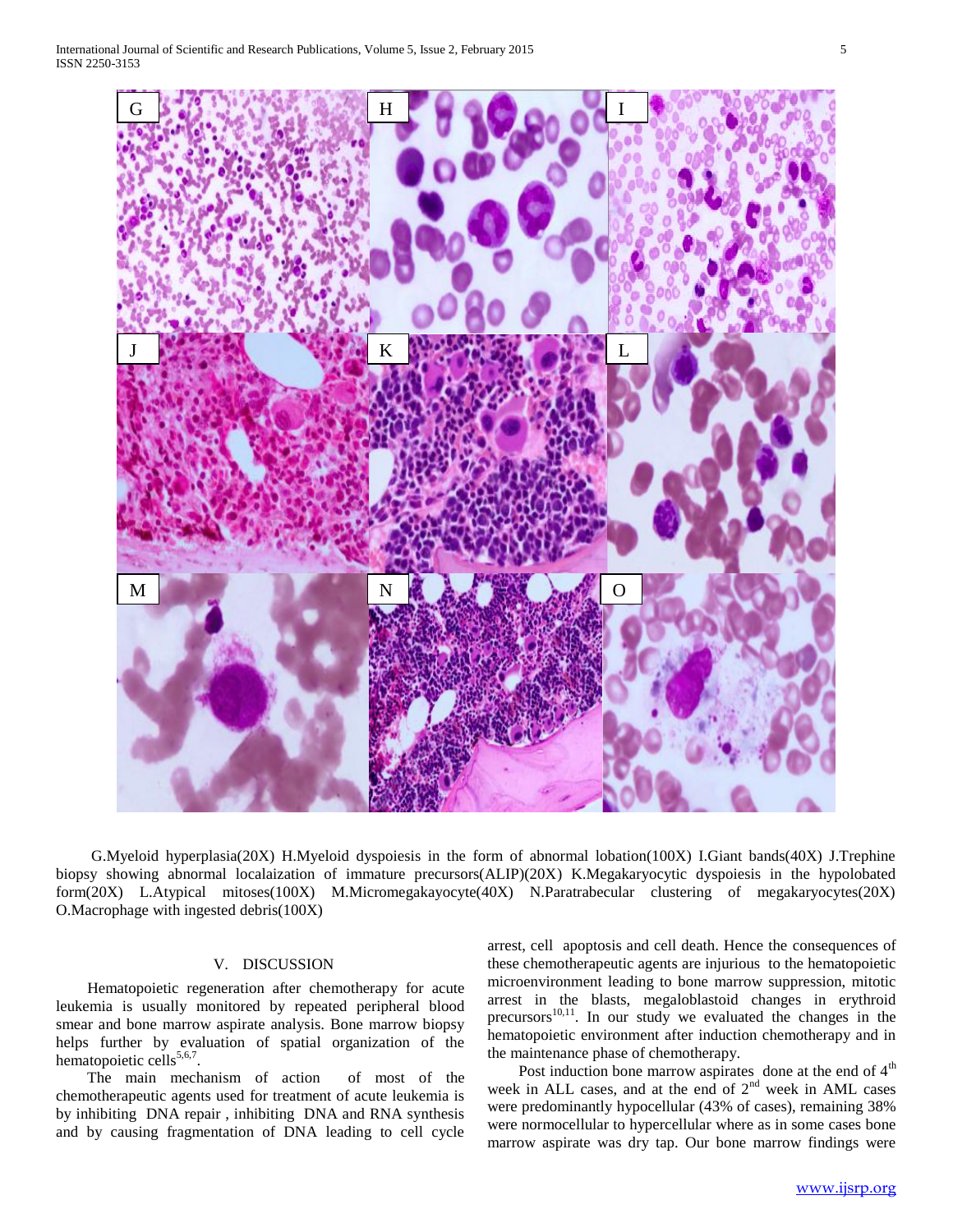similar to the findings in the studies done by Bruce D.Cheson et  $al<sup>2</sup>$ , A study done by Islam et  $al<sup>9</sup>$  showed that bone marrow aspirate of AML cases in post induction patients were predominantly hypocellular. These findings are unlike the study done by Elizabeth L. Gerard <sup>6</sup> where the post induction bone marrow were predominantly normocellular. N. Hurwitz<sup>5</sup> in his study has stated that by fourth week of induction chemotherapy bone marrow aspirate should have normal age related cellularity. In other literatures hypocellularity is mainly reported in post induction phase of AML and not in ALL. But in our study hypocellularity was a feature of both AML and ALL in post induction phase. Though the bone marrow was predominantly hypocellular in post induction phase, the cellularity recovered to predominantly normocellular to hypercellular in the maintenance phase. Hence the hypocellularity observed during the post induction phase may be due to the antileukemic effect of the chemotherapeutic agents or could be due to their side effects as most of these drugs damage the hematopoietic environment.

 Post induction bone marrow aspirate of our cases had predominantly normal to increased (64.6%) erythropoiesis, whereas myelopoiesis (52.3%) and megakaryopoiesis (50.7%) were predominantly supressed. Hence we concluded that in the post induction period regeneration of erythroid series precedes the regeneration of myeloid series and megakaryocytes. According to the article by N .hurwitz, the first sign of bone marrow regeneration is the appearance of unilinear islands of erythroid precursors followed by myeloid cells and megakaryocytes<sup>5</sup>.

 The type of erythroid maturation we observed in the post induction phases of our cases was predominantly normoblastic or normoblastic maturation with megaloblastoid change and few cases with predominantly megaloblastic maturation. Erythroid dyspoiesis was present in 40% of our cases, commonly in the form of nuclear budding, binucleate forms, multinucleate forms and karyorrhexis. Study done by B S Wilkins and N Hurwitz also showed erythroid cells with megaloblastic maturation<sup>5,7</sup>. These megaloblastoid changes could be the effect of chemotherapeutic drugs like Methotrexate, Danorubicin / Idarubicine, Cytarabine due to inhibition of DNA synthesis. We noticed increase in the stage of basophilic normoblasts in 10.7% of our cases. In a study done by B S Wilkins et al, erythroid cells arrested in the stage of basophilic normoblasts was seen in 45% of the cases in the post induction phase. N. Hurwitz et al, in his study had mentioned about the partial arrest of maturation of erythroid series in the basophilic normoblastic stage during the post induction phase<sup>5</sup>. All we can conclude from these findings is that the heterogenecity in the stages of erythroid maturation seen in a normal marrow will be lost after chemotherapy and there will be maturation arrest in the erythroid series.

 In normal marrow erythropoietic foci are not found in the paratrabecular region. Bone marrow biopsy done among 38 of our cases in the post induction phase showed abnormal paratrabecular clustering of erythroid cells in 18.4%. B S Wilkins et al in their study has mentioned about abnormal paratrabecular clustering of erythroid cells in 60% of their cases and showed marked suppression of granulopoiesis at that time. But biopsies done later on in their cases showed returning of erythroid cells to their normal place with recovery of granulopoies<sup>7</sup>.

 Hence we assume that after chemotherapy the maturing erythroid cells may lose their normal heterogenecity and may have abnormal paratrabecular clustering. Both of these findings will recover later on.

 When we evaluated the bone marrow in 44 cases during the maintenance phase, erythroid regeneration was normal to increased in 72.68%. The regenerating erythroid cells were predominantly in the normoblastic stage in 81% of the cases, whereas normoblastic maturation with megaloblastoid changes had decreased from 32.3% in the post induction phase to 22.7%. The erythroid dyspoiesis also reduced from 40% in the post induction phase to 20% in the maintenance phase. Also the findings seen in the post induction phase like erythroid precursors in the stage of basophilic normoblast and abnormal paratrabecular clustering of erythrocytes got resolved as the patients entered into maintenance phase.

 These findings indicate that not only the number of erythroid series but also the type of erythroid maturation reverts back to normal (predominantly normoblastic maturation) once the patient progresses from post induction phase to maintenance phase. Also there will be reduction in dyspoiesis and megaloblastoid changes with regain of normal heterogenecity and normal topography.

 In the post induction phase granulopoiesis was seen to regenerate only after erythropoiesis. In almost 52.3% of the cases myelopoiesis was decreased. There was paucity of mature granulocytes and increase in myeloid precursors(49.23% of the cases). Dyspoietic myeloid cells with abnormal lobations and giant bands were seen in 26.1% of the cases. Abnormal localization of immature precursors (ALIP) was seen in 10.4% out of 38 biopsies in the post induction phase. B S Wilkins in his study has mentioned about the reduction in the number of granulopoiesis, paucity of mature granulocytes, increase in precursors forms but not the myeloid dyspoiesis and abnormal localization in the post induction phase<sup>7</sup>. But most of these changes were seen to revert back to normal in the maintenance phase. Myelopoesis regeneration in the maintainance phase was seen in (63.6%) cases with increase in mature forms, decrease in dyspoiesis (20.45%) and normalization of ALIP .

 In the post induction phase of our cases megakaryopoiesis was decreased in 50.7% of the cases and megakaryopoietic regeneration was seen to occur last. Megakaryocytic dyspoiesis seen in 26.15% of the cases were in the form of hypolobated forms, immature forms, micromegakaryocytes, mononuclear variants and megakaryocytes with bizarre angulated nuclei. Abnormal clustering of the megakaryocytes was seen in 7.9 % of the bone marrow biopsies. All of these findings were also seen in the study done by  $\overline{B}$  S Wilkins<sup>7</sup>. Though megakaryopoietic regeneration occured last during the post induction phase, in the maintenance phase megakaryocytic regeneration (90%) was better than regeneration of the erythroid series and myeloid series. Despite of having good regeneration, megakaryocytic dyspoiesis persisted for long duration even in the maintenance phase in the form of hypolobated forms, immature forms and micromegakaryocytes. This is well supported by the study done by B S wilkins in which megakaryocytic dyspoiesis persisted for a long duration (for weeks to months) during follow  $up^7$ . Hence our study showed that in the post induction phase, megakaryocytic regeneration occured last , with dyspoieis and